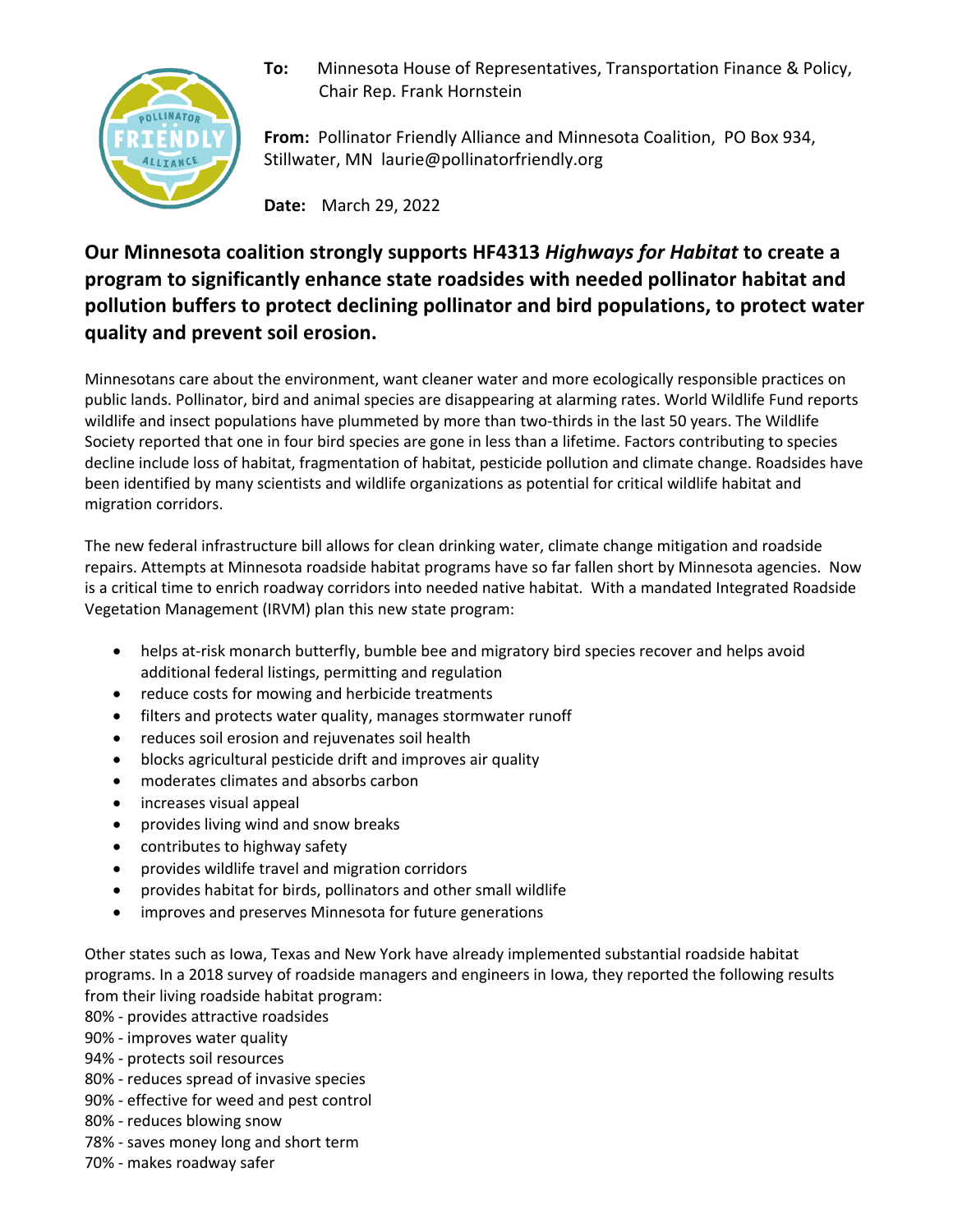# **Background:**

Native plants have extensive root systems that absorb storm water runoff chemicals that would otherwise enter waterways and help prevent erosion control – both important issues especially along rural roadways. Native grasses and flowering plants provide habitat, decrease water and pesticide drift pollutants, provide soil stabilization and erosion control, provide natural snow and wind breaks, increase wildlife corridors/connectivity, carbon sequestration, and increase driver safety and driver experience.

Scientists have been alerting us for decades about climate crisis and species decline. Monarch populations dropped 99% in the west since the 1980s. U.S. Fish & Wildlife Service finds that "Ground Nester Birds nesting in highway rights-of-way are vulnerable to direct mortality due to mowing practices. Most states mow rights-ofway to maintain sight distances and for esthetic reasons. Mowing for esthetic purposes instead of vegetation control may be possible to forego*."* Songbird decline is driven by loss of insect populations, pesticide use and habitat loss. Roadside herbicide spraying is costly and destroys both target and non-target plant species.

This is a historical time when climate crisis and species extinctions are upon us, and we need to take immediate actions locally and nationally. The actions we take now will be looked upon in history as part of the solution or part of the problem.

# **Organizations in support of** *Highways for Habitat***:**

Audubon Chapter of Minneapolis Audubon Minnesota River Valley Chapter Bee Safe Minneapolis Citizens Climate Lobby Minnesota CURE (Clean Up the River Environment) Friends of Minneapolis Wildlife Friends of Roberts Bird Sanctuary Humming for Bees Izaak Walton League, Wes Libbey Northern Lakes Chapter Lakeville Friends of the Environment Land Stewardship Project LONA (Legacy of Nature Alliance) Minnesota Environmental Partnership (MEP) Minnesota Hobby Beekeepers Association Minnesota Ornithologists Union Minnesota River Valley Audubon Chapter Minnesota Well Owners Organization National Audubon Society Pesticide Action Network Pollinate Minnesota Pollinator Stewardship Council Pollinator Friendly Alliance Renewing the Countryside Roots Return Heritage Farm Salt N Pepper Farm Sierra Club North Star Chapter Vote Climate Ely Minnesota.com Guide to BWCAW Water Legacy Wild Ones St. Croix Oak Savanna Chapter Wilderness in the City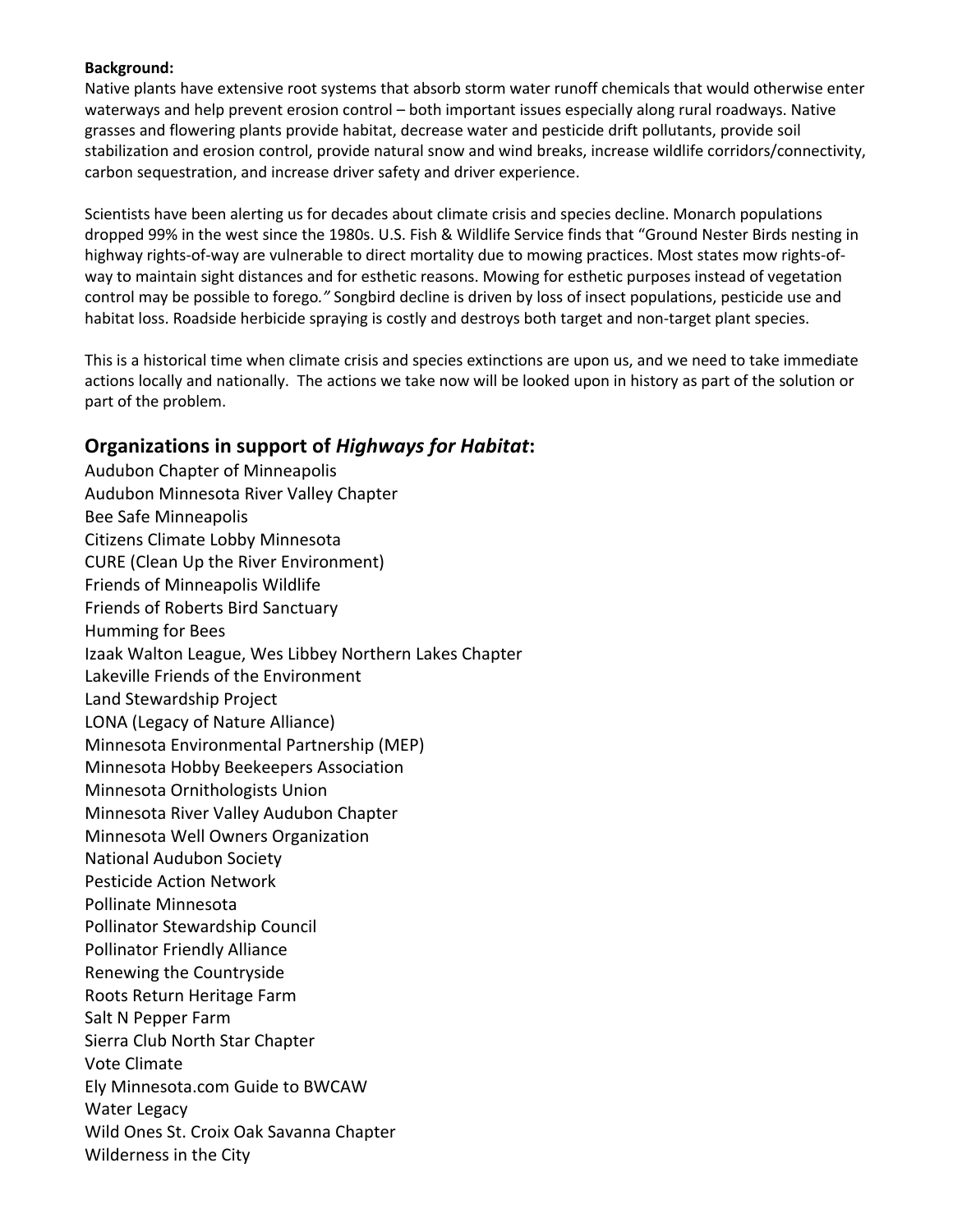# **Support documents, articles and scientific papers:**

**Integrated Roadside Management Overview** https://tallgrassprairiecenter.org/roadsides

**Living Roadway Trust Fund and Roadside Habitat: Highway 35 Corridor: Federal Highway Administration**  https://www.environment.fhwa.dot.gov/env\_topics/ecosystems/roadside\_revegetation/ch08.aspx

**Washington State Department of Transportation Ecologically based roadside vegetation design and management** https://wsdot.wa.gov/publications/manuals/fulltext/M25-30/800.pdf

**Texas State Department of Transportation Vegetation Management Plan with environmental sensitivity** http://onlinemanuals.txdot.gov/txdotmanuals/veg/veg.pdf

**Federal Highway Administration: Department of Transportation increase pollinator habitat along roadways** https://www.environment.fhwa.dot.gov/env\_topics/ecosystems/pollinators.aspx

**Roadside revegetation: integrated approach to establishing native plants and pollinator habitat**  http://nativerevegetation.org/

**Iowa's Living Roadway Plant Profiler** *https://www.iowadot.gov/pdf\_files/plant\_profiler.pdf*

# **Monarch Highways**

https://environment.transportation.org/case\_study/six-state-dots-join-forces-to-build-monarch-highway/

**Illinois Transportation forges a new wildlife habitat roadside conservation program** https://quailforever.org/Newsroom-(1)/2017-August/Illinois-Habitat-Highway-A-New-Partnership-for-Wil.aspx

**A Massive Increase in Roadside Woody Vegetation: Goals, Pros and Cons:** Harvard University

https://escholarship.org/uc/item/22h2s7jt

# **Minnesota Dept of Natural Resources roadside protocols:**

Roadside mowing law 160.232 mowing ditches outside cities

DNR Roadsides for wildlife: encourages public to plant and not hay, timed mowing

1988 Roadsides for wildlife materials from DNR focus on nesting birds and avoiding mowing Aprilaugust.

Integrated roadside vegetation management techniques. (Tactics include biological, pesticides, mowing, and fire.)

**Integrated Roadside Vegetation Management Technical Manual Iowa** https://scholarworks.uni.edu/facbook/116/

**Lax Pesticide Policies are putting wildlife health at risk** https://www.audubon.org/magazine/summer-2021/lax-pesticide-policies-are-putting-wildlife